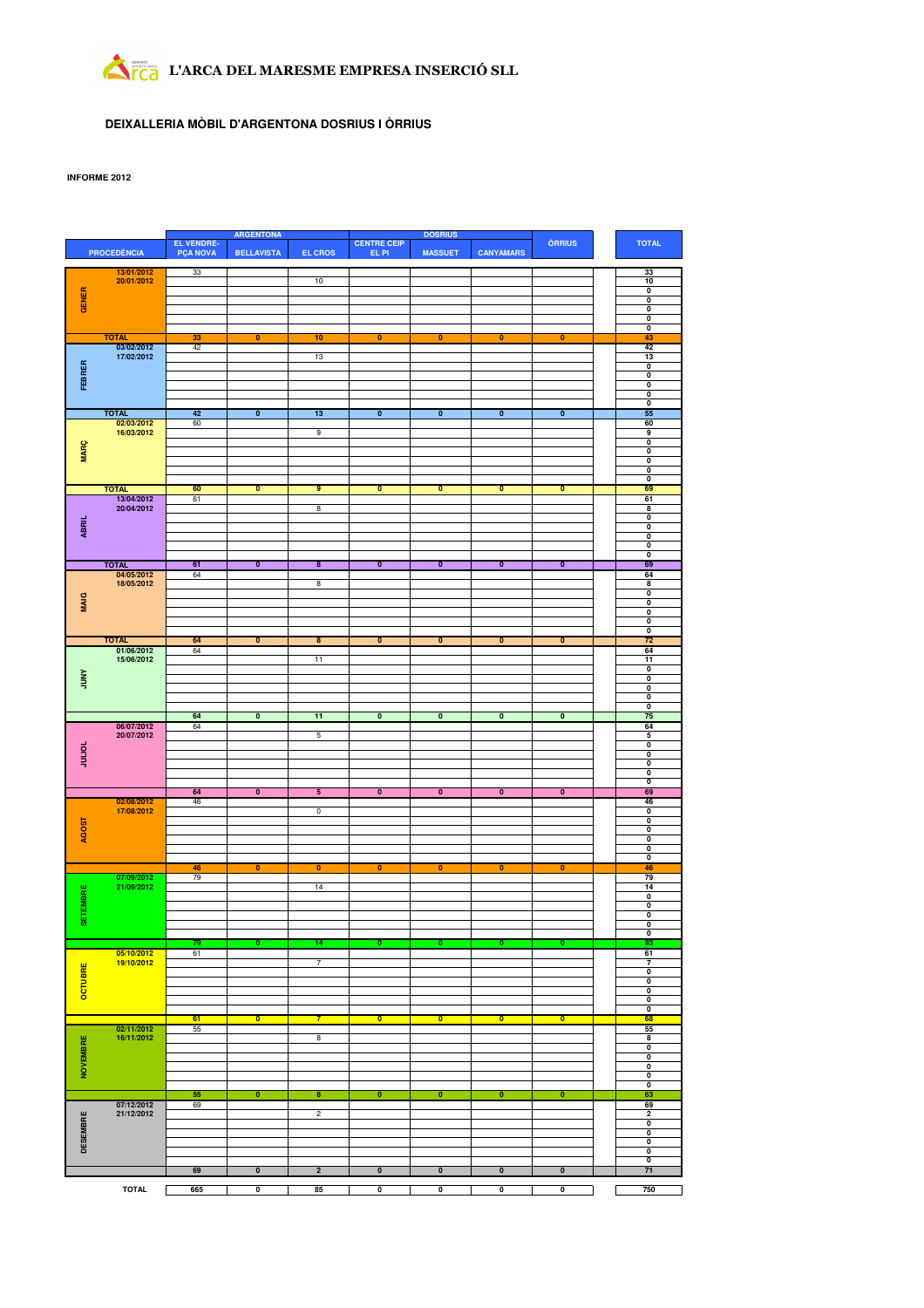





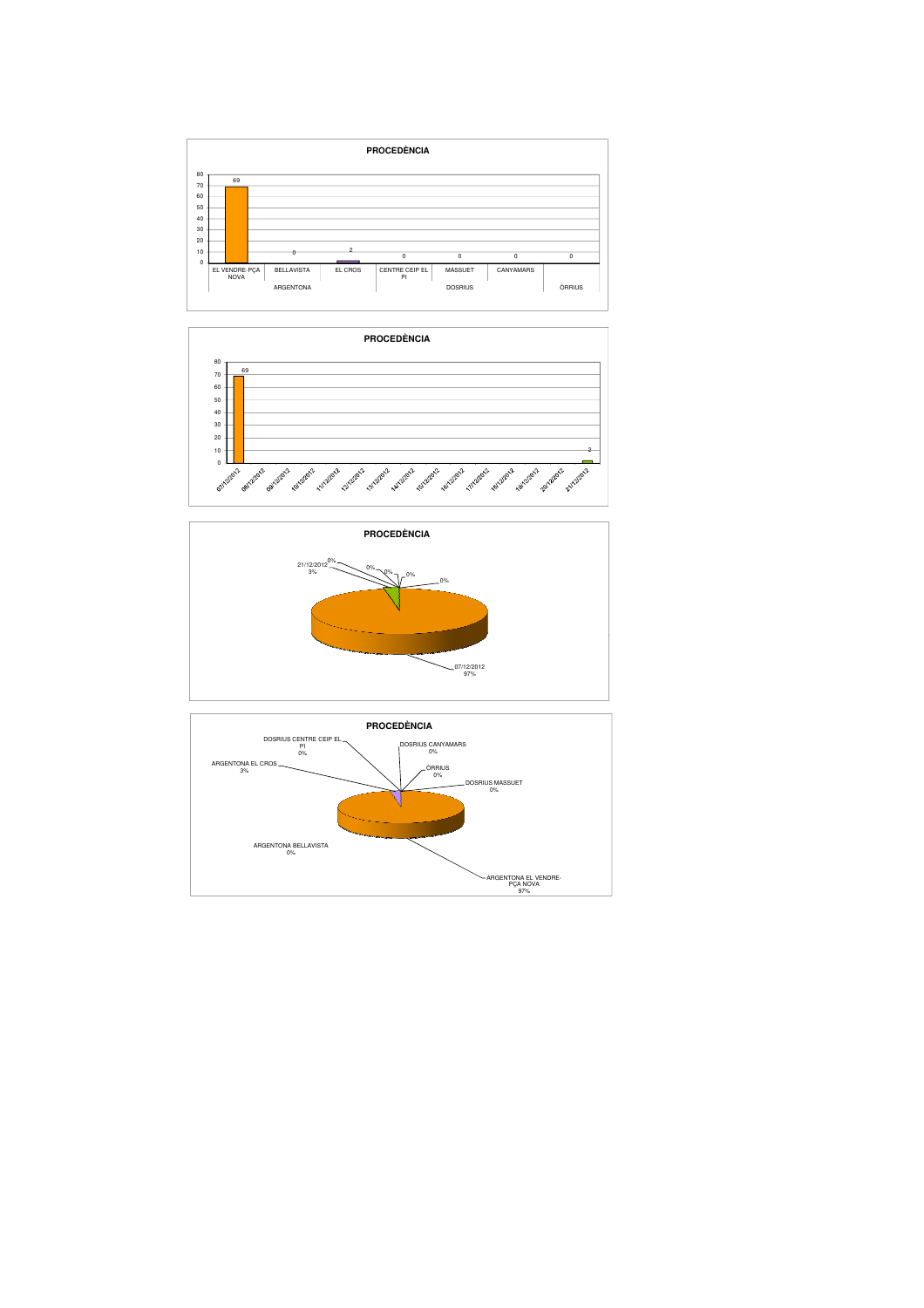

## **DEIXALLERIA MÒBIL D'ARGENTONA DOSRIUS I ÒRRIUS**

## **INFORME 2012**

| <b>TIPOLOGIA</b>   |      |       | <b>COMERCIAL PARTICULAR AJUNTAMENT</b> | <b>TOTAL</b> |
|--------------------|------|-------|----------------------------------------|--------------|
| <b>GENER</b>       | ŋ    | 43    | 0                                      | 43           |
| <b>FEBRER</b>      | O    | 53    | 2                                      | 55           |
| <b>MARC</b>        | ŋ    | 68    |                                        | 69           |
| <b>ABRIL</b>       | 2    | 65    | 2                                      | 69           |
| <b>MAIG</b>        | 0    | 72    | 0                                      | 72           |
| <b>JUNY</b>        | ŋ    | 73    | 2                                      | 75           |
| <b>JULIOL</b>      | n    | 29    | 0                                      | 29           |
| <b>AGOST</b>       | ŋ    | 46    | 0                                      | 46           |
| <b>SETEMBRE</b>    | 2    | 90    |                                        | 93           |
| <b>OCTUBRE</b>     | ŋ    | 68    | ŋ                                      | 68           |
| <b>NOVEMBRE</b>    | 2    | 59    | 2                                      | 63           |
| <b>DESEMBRE</b>    | 0    | 71    | ŋ                                      | 71           |
| <b>TOTAL</b>       | 6    | 737   | 10                                     | 753          |
| <b>PERCENTATGE</b> | 0.80 | 97,88 | 1,33                                   | 100,00       |



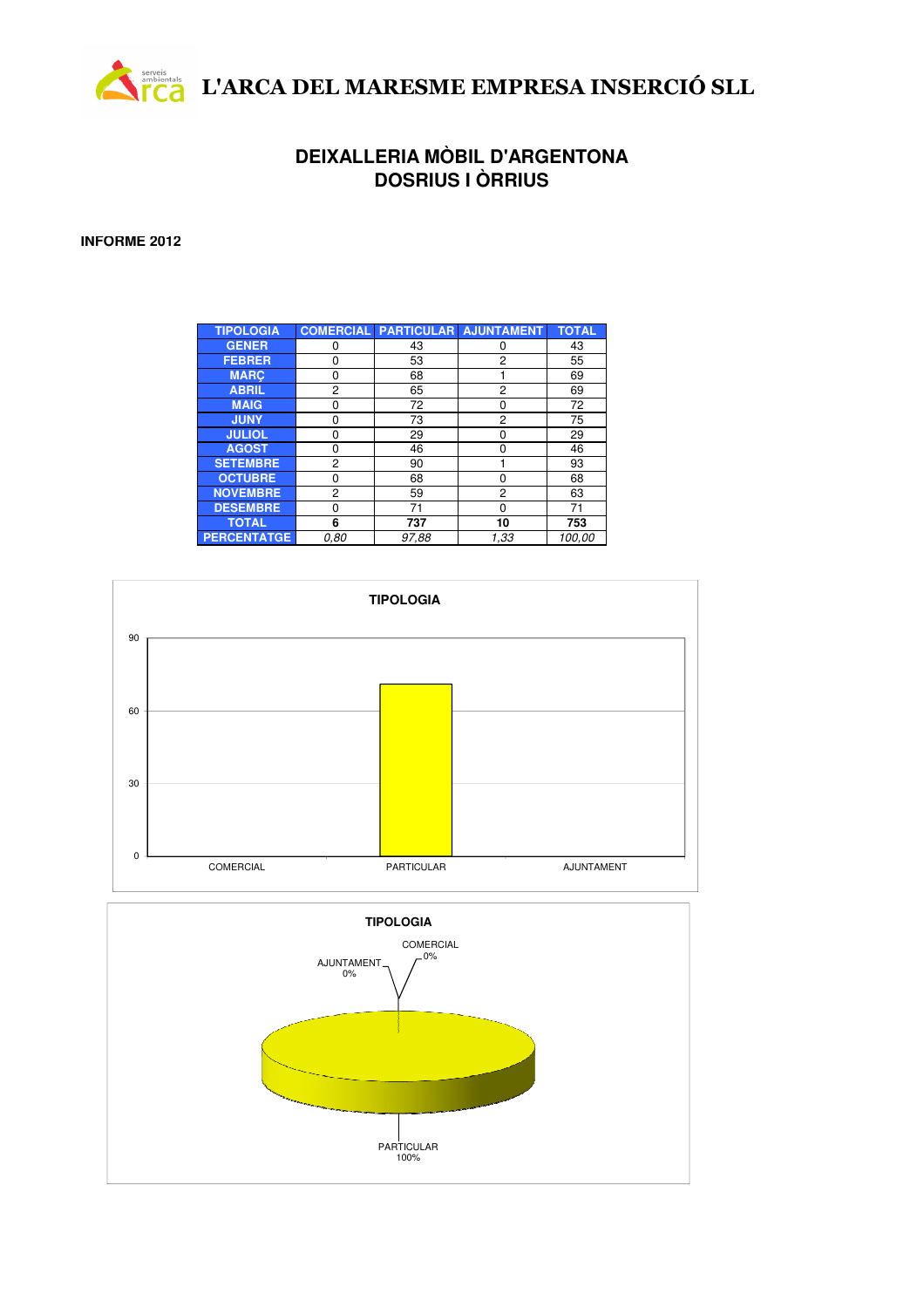

# L'ARCA DEL MARESME EMPRESA INSERCIÓ SLL

## **DEIXALLERIA MÒBIL D'ARGENTONA, DOSRIUS I ÒRRIUS**

**INFORME 2012**

| <b>HORES</b>    | 9a10  | 10a11 | 11a12 | 12a13 | 13a14          | 16 a 17  | 17a18 | 18 a 19 | 19 a 20  | <b>TOTAL</b> |
|-----------------|-------|-------|-------|-------|----------------|----------|-------|---------|----------|--------------|
| <b>GENER</b>    | 6     | 3     |       | 8     |                | 0        | 6     | 8       | 4        | 43           |
| <b>FEBRER</b>   | 2     | 19    | 11    | ⇁     | 2              | 0        | ⇁     | 3       | 4        | 55           |
| <b>MARC</b>     | 10    | 19    | 3     | 8     | 4              | 0        | 13    | 8       | 4        | 69           |
| <b>ABRIL</b>    | 10    | 16    | 10    | 17    | 3              | $\Omega$ | ⇁     | 2       | 4        | 69           |
| <b>MAIG</b>     | 15    | 15    | 11    | 9     | $\overline{c}$ | 0        | 8     | 4       | 8        | 72           |
| <b>JUNY</b>     | 9     | 20    | 12    | 8     | 2              | 0        | 8     | 8       | 8        | 75           |
| <b>JULIOL</b>   | 9     | 10    | 13    | 9     | 5              | 0        |       |         | 9        | 69           |
| <b>AGOST</b>    | 3     |       | 9     | 6     | 5              | 0        | 8     | 4       | 4        | 46           |
| <b>SETEMBRE</b> | 12    | 18    | 18    | 8     | 14             | $\Omega$ | 8     | 5       | 10       | 93           |
| <b>OCTUBRE</b>  | 3     | 5     | 20    | 12    | 5              | 0        | 5     | 11      |          | 68           |
| <b>NOVEMBRE</b> | 3     | 14    | 12    | 8     | 4              | 0        | 8     | 9       | 5        | 63           |
| <b>DESEMBRE</b> | 12    | 17    | 11    | 9     | 4              | 0        | 14    | 4       | $\Omega$ | 71           |
| <b>TOTAL</b>    | 94    | 163   | 137   | 109   | 51             | 0        | 99    | 73      | 67       | 793          |
|                 | 11,85 | 20.55 | 17.28 | 13.75 | 6.43           | 0.00     | 12.48 | 9.21    | 8.45     | 100.00       |



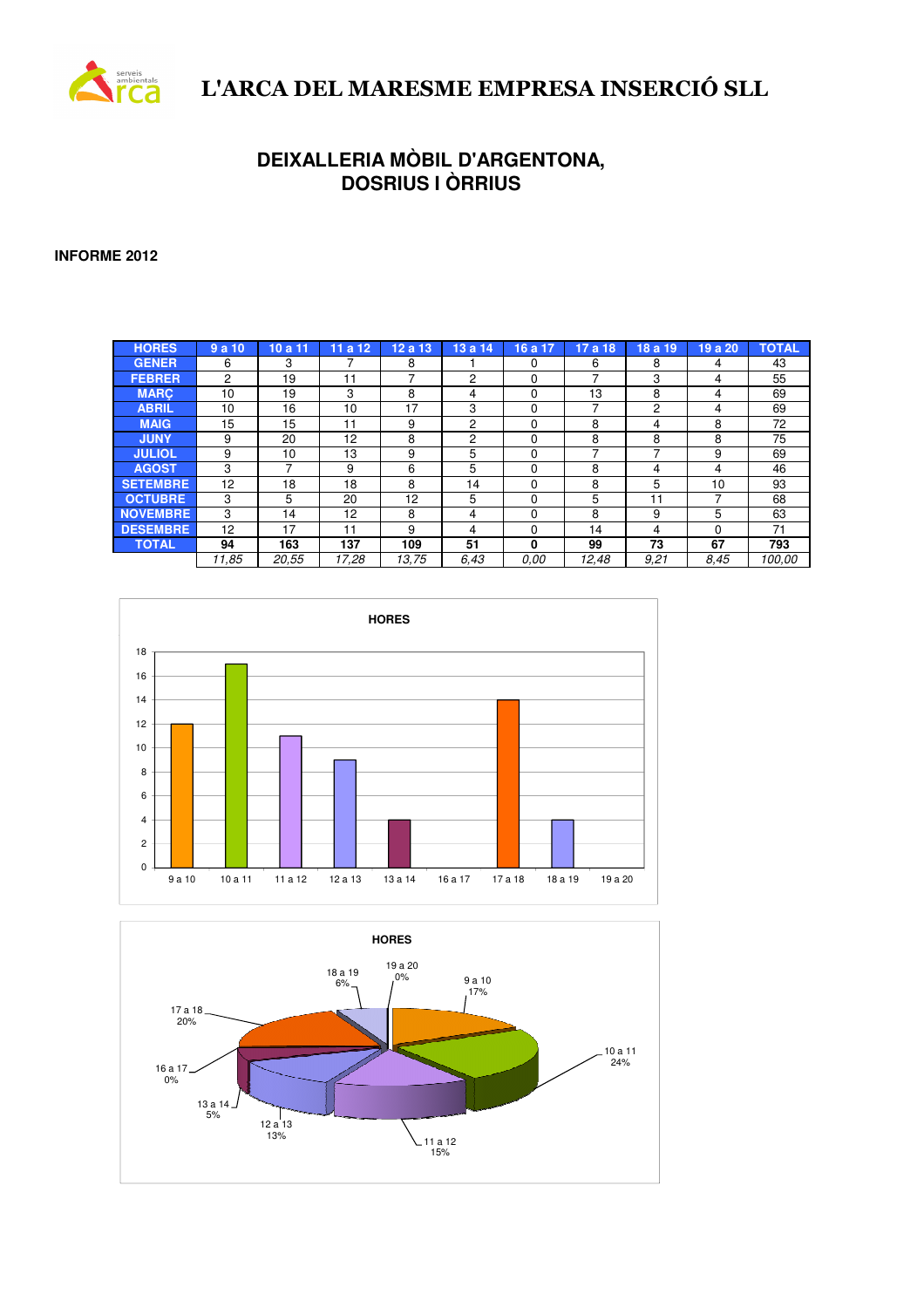

### **DEIXALLERIA MÒBIL**

### **INFORME 2012**

#### **KILOGRAMS DE RESIDUS ENTRATS**

|                            | <b>GENER</b>      | <b>FEBRER</b>     | <b>MARC</b>       | <b>ABRIL</b>      | <b>MAIG</b>       | JUNY       | <b>JULIOL</b>     | AGOST             | <b>SETEMBRE</b>   | <b>OCTUBRE</b>    | <b>NOVEMBRE</b>   | <b>DESEMBRE</b>   | <b>TOTAL</b>      |        |
|----------------------------|-------------------|-------------------|-------------------|-------------------|-------------------|------------|-------------------|-------------------|-------------------|-------------------|-------------------|-------------------|-------------------|--------|
| <b>RESIDUS</b>             | <b>QUILOGRAMS</b> | <b>QUILOGRAMS</b> | <b>QUILOGRAMS</b> | <b>QUILOGRAMS</b> | <b>QUILOGRAMS</b> | QUILOGRAMS | <b>QUILOGRAMS</b> | <b>QUILOGRAMS</b> | <b>QUILOGRAMS</b> | <b>QUILOGRAMS</b> | <b>QUILOGRAMS</b> | <b>QUILOGRAMS</b> | <b>QUILOGRAMS</b> | $\%$   |
| <b>ALTRES</b>              |                   |                   |                   |                   |                   |            |                   |                   |                   |                   |                   |                   | 0,00              | 0,00   |
| <b>BATERIES</b>            |                   |                   |                   |                   |                   |            |                   |                   |                   |                   |                   |                   | 0.00              | 0.00   |
| <b>CARTRO/PAPER</b>        | 2.00              | 5,00              | 4,00              | 1.00              |                   | 2.00       | 6,00              | 7.00              |                   |                   | 1.00              | 5.00              | 33,00             | 0,79   |
| <b>ELECTRONICA</b>         | 45,00             | 30,00             | 68,00             | 46,00             | 37,00             | 37,00      | 22,00             | 5,00              | 38,00             | 78.00             | 70,00             | 111,00            | 587,00            | 13,99  |
| <b>ENVASOS DE PLÀSTICS</b> |                   |                   |                   | 2.00              |                   |            | 8.00              | 7.00              | 2.00              |                   | 3.00              | 2.00              | 24.00             | 0.57   |
| <b>ESPECIALS DIVERSOS</b>  | 10,00             | 13,00             | 10,00             | 8.00              | 19,00             | 16.00      | 9,00              | 4,00              | 17.00             | 61,00             | 62,00             | 55,00             | 284,00            | 6,77   |
| <b>FERRALLA</b>            | 39,00             | 12,00             | 40,00             | 50,00             | 27,00             | 51,00      | 26,00             | 19,00             | 37,00             | 40.00             | 56.00             | 44,00             | 441,00            | 10,51  |
| <b>FLUORESCENTS</b>        | 2.00              | 10.00             | 3.00              |                   | 5.00              | 9.00       | 4.00              | 1.00              | 3.00              | 11.00             | 16.00             | 21,00             | 85.00             | 2.03   |
| <b>FUSTES</b>              | 18,00             | 1,00              | 4,00              | 13,00             | 6.00              | 3.00       | 1,00              | 1,00              |                   | 28.00             | 10.00             | 10,00             | 95,00             | 2,26   |
| <b>NEVERES</b>             |                   |                   |                   |                   |                   |            |                   |                   |                   |                   |                   |                   | 0,00              | 0,00   |
| <b>OLI MINERAL</b>         | 1.00              |                   | 2.00              | 4.00              |                   | 2.00       |                   |                   | 15.00             | 15.00             | 3.00              | 16.00             | 58.00             | 1,38   |
| <b>OLI VEGETAL</b>         | 161.00            | 99,00             | 65,00             | 82,00             | 95,00             | 96.00      | 72,00             | 51,00             | 127,00            | 68,00             | 103,00            | 75,00             | 1.094,00          | 26,08  |
| <b>PILES</b>               | 9.00              | 16,00             | 7,00              | 6.00              | 5.00              | 1.00       | 8.00              | 1.00              | 7,00              | 15.00             | 13.00             | 13,00             | 101,00            | 2,41   |
| <b>PINTURES</b>            |                   |                   |                   | 5.00              |                   |            |                   |                   |                   |                   |                   |                   | 5.00              | 0, 12  |
| <b>PLASTICS</b>            | 11,00             | 15.00             | 2.00              | 6.00              |                   |            | 2.00              |                   |                   |                   |                   |                   | 36,00             | 0.86   |
| <b>PNEUMATICS</b>          |                   |                   | 2,00              |                   |                   |            |                   |                   |                   |                   |                   |                   | 2.00              | 0,05   |
| <b>RADIOGRAFIES</b>        |                   |                   |                   |                   |                   |            |                   |                   |                   |                   |                   |                   | 0,00              | 0,00   |
| <b>REBUIG</b>              | 52,00             | 20,00             | 77,00             | 40,00             | 64,00             | 117.00     | 84,00             | 33,00             | 99,00             | 193,00            | 138,00            | 179,00            | 1.096,00          | 26,13  |
| <b>ROBA USADA</b>          | 4.00              | 1,00              | 3.00              |                   | 2.00              | 10.00      | 19,00             | 7.00              | 40,00             | 23,00             | 20.00             | 40,00             | 169,00            | 4,03   |
| <b>RUNES</b>               | 1.00              | 6,00              |                   |                   | 17.00             | 2.00       | 2,00              |                   |                   | 13.00             | 20.00             |                   | 61,00             | 1,45   |
| <b>METALLS</b>             |                   |                   |                   |                   |                   |            |                   |                   |                   |                   |                   |                   | 0,00              | 0,00   |
| <b>PODA</b>                |                   |                   |                   |                   |                   |            |                   | 4.00              |                   |                   |                   |                   | 4.00              | 0.10   |
| <b>VIDRE</b>               | 6.00              | 2,00              | 1,00              |                   | 2,00              |            | 3,00              | 1.00              | 5,00              |                   |                   |                   | 20,00             | 0,48   |
| <b>VOLUMINOSOS</b>         |                   |                   |                   |                   |                   |            |                   |                   |                   |                   |                   |                   | 0.00              | 0.00   |
| <b>TOTAL</b>               | 361.00            | 230,00            | 288.00            | 263,00            | 279,00            | 346.00     | 266.00            | 141.00            | 390.00            | 545.00            | 515.00            | 571.00            | 4.195.00          | 100.00 |

#### **ENTRADES DE RESIDUS**

|                            | <b>GENER</b>    | <b>FEBRER</b>   | <b>MARC</b>     | <b>ABRIL</b>    | <b>MAIG</b>     | <b>JUNY</b>     | <b>JULIOL</b>   | <b>AGOST</b>    | <b>SETEMBRE</b> | <b>OCTUBRE</b>  | <b>NOVEMBRE</b> | <b>DESEMBRE</b> | <b>TOTAL</b>    |        |
|----------------------------|-----------------|-----------------|-----------------|-----------------|-----------------|-----------------|-----------------|-----------------|-----------------|-----------------|-----------------|-----------------|-----------------|--------|
|                            | <b>ENTRADES</b> | <b>ENTRADES</b> | <b>ENTRADES</b> | <b>ENTRADES</b> | <b>ENTRADES</b> | <b>ENTRADES</b> | <b>ENTRADES</b> | <b>ENTRADES</b> | <b>ENTRADES</b> | <b>ENTRADES</b> | <b>ENTRADES</b> | <b>ENTRADES</b> | <b>ENTRADES</b> | %      |
| <b>ALTRES</b>              |                 |                 |                 |                 |                 |                 |                 |                 |                 |                 |                 |                 | $\Omega$        | 0,00   |
| <b>BATERIES</b>            |                 |                 |                 |                 |                 |                 |                 |                 |                 |                 |                 |                 | $\Omega$        | 0.00   |
| <b>CARTRO/PAPER</b>        | $\overline{2}$  |                 | 3               |                 |                 | $\overline{2}$  | $\overline{c}$  | $\overline{2}$  |                 |                 |                 | $\overline{2}$  | 20              | 1,53   |
| <b>ELECTRÒNICA</b>         | 24              | 21              | 14              | 11              | 9               |                 | 10              |                 | 15              | 12              | 16              | 17              | 160             | 12,26  |
| <b>ENVASOS DE PLÀSTICS</b> |                 |                 |                 |                 |                 |                 | 3               |                 | $\overline{2}$  |                 |                 |                 | 13              | 1.00   |
| <b>ESPECIALS DIVERSOS</b>  | 8               | 8               | 5               | 5               | 8               | 8               | 6               | $\overline{2}$  | 9               | 10              | 11              | 12              | 92              | 7,05   |
| <b>FERRALLA</b>            | 12              | $\alpha$        | 13              | 14              | 14              | 17              | 13              | 12              | 18              | 13              | 15              | 16              | 166             | 12,72  |
| <b>FLUORESCENTS</b>        | $\overline{2}$  | 10              | 3               |                 |                 | 5               | 3               |                 | $\overline{2}$  | 6               | $\Lambda$       | 9               | 46              | 3,52   |
| <b>FUSTES</b>              | 3               |                 | $\mathbf{3}$    | 5               | 3               | 3               |                 |                 |                 |                 |                 | $\overline{2}$  | 28              | 2,15   |
| <b>NEVERES</b>             |                 |                 |                 |                 |                 |                 |                 |                 |                 |                 |                 |                 | $\Omega$        | 0.00   |
| <b>OLI MINERAL</b>         |                 |                 |                 |                 |                 |                 |                 |                 | 5               | $\overline{2}$  |                 | 6               | 18              | 1,38   |
| <b>OLI VEGETAL</b>         | 33              | 31              | 23              | 23              | 31              | 25              | 28              | 22              | 39              | 15              | 25              | 23              | 318             | 24,37  |
| <b>PILES</b>               | ⇁               | 10              | 6               | 3               | $\Delta$        |                 |                 |                 | 6               | <u>т</u>        | 5               | 6               | 60              | 4,60   |
| <b>PINTURES</b>            |                 |                 |                 | $\Lambda$       |                 |                 |                 |                 |                 |                 |                 |                 |                 | 0.31   |
| <b>PLÀSTICS</b>            | 6.              | 11              | $\overline{2}$  | 3               |                 |                 |                 |                 |                 |                 |                 |                 | 23              | 1,76   |
| <b>PNEUMATICS</b>          |                 |                 |                 |                 |                 |                 |                 |                 |                 |                 |                 |                 |                 | 0.08   |
| <b>RADIOGRAFIES</b>        |                 |                 |                 |                 |                 |                 |                 |                 |                 |                 |                 |                 | $\Omega$        | 0.00   |
| <b>REBUIG</b>              | 27              | 16              | 28              | 14              | 25              | 31              | 29              | 18              | 34              | 27              | 18              | 26              | 293             | 22,45  |
| <b>ROBA USADA</b>          | 3               |                 |                 |                 |                 | $\overline{2}$  | 5               | $\overline{2}$  | 11              |                 | $\Lambda$       | 6               | 40              | 3.07   |
| <b>RUNES</b>               |                 | $\overline{c}$  |                 |                 | $\overline{2}$  |                 |                 |                 |                 | $\overline{2}$  | $\overline{2}$  |                 | 11              | 0.84   |
| <b>METALLS</b>             |                 |                 |                 |                 |                 |                 |                 |                 |                 |                 |                 |                 | $\Omega$        | 0.00   |
| <b>PODA</b>                |                 |                 |                 |                 |                 |                 |                 | $\overline{2}$  |                 |                 |                 |                 | $\overline{2}$  | 0.15   |
| <b>VIDRE</b>               | $\overline{2}$  | $\overline{2}$  |                 |                 |                 |                 | $\overline{c}$  |                 |                 |                 |                 |                 | 10 <sup>°</sup> | 0.77   |
| <b>VOLUMINOSOS</b>         |                 |                 |                 |                 |                 |                 |                 |                 |                 |                 |                 |                 | $\Omega$        | 0.00   |
| <b>TOTAL</b>               | 131             | 127             | 104             | 85              | 99              | 103             | 108             | 73              | 142             | 103             | 104             | 126             | 1.305           | 100,00 |